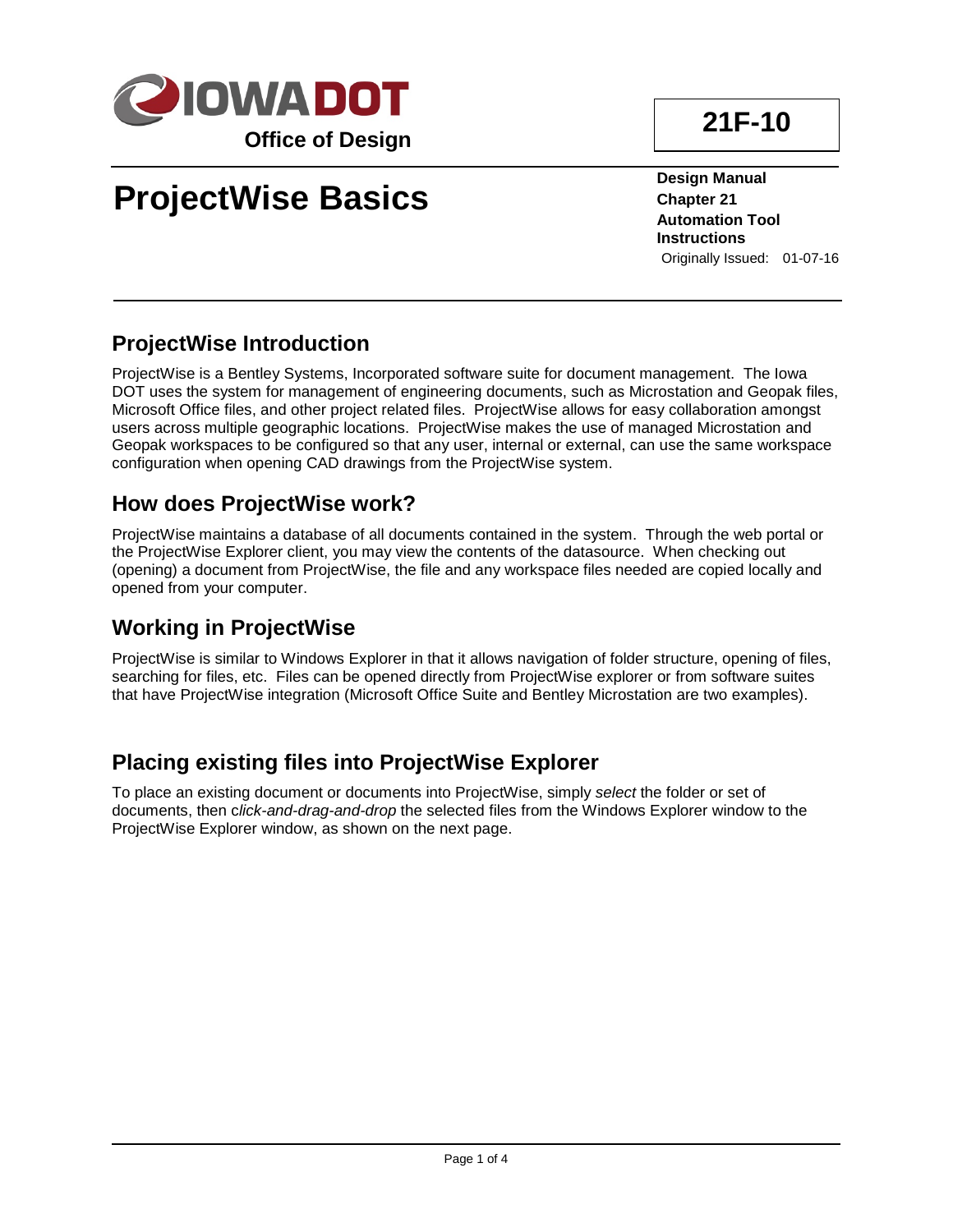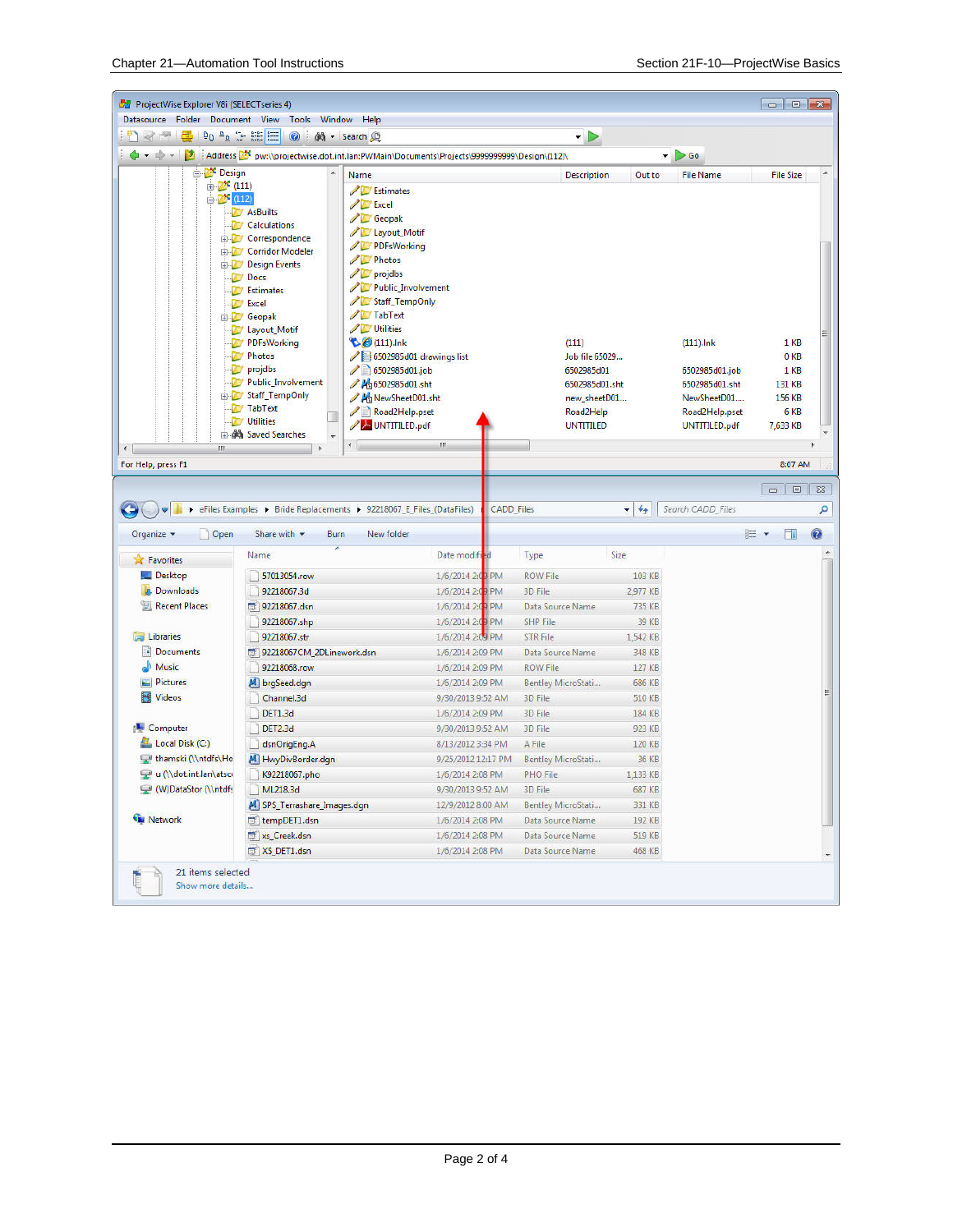#### **Opening and Closing Files in ProjectWise**

Accessing ProjectWise documents from applications integrated with ProjectWise:

Upon opening a software suite that is integrated with ProjectWise, you may be prompted with the ProjectWise datasource selection and login screen, as shown on the right. To access documents from the Iowa DOT ProjectWise server, enter in your credentials to login to the Iowa DOT datasource **PWMain**. Otherwise, if you do not wish to access documents from ProjectWise, but instead from your

| Datasource: PWMain |                                               | Log in |  |  |  |
|--------------------|-----------------------------------------------|--------|--|--|--|
| User Name: login   |                                               | Cancel |  |  |  |
| Password:          |                                               |        |  |  |  |
|                    | Use Windows Single Sign-On for authentication |        |  |  |  |
|                    | Remember me (use auto-login next time)        |        |  |  |  |

computer's drives, simply *Click* **Cancel** to access the standard Windows File Open dialog.

The ProjectWise file open dialog is similar to the Windows file open dialog, as shown below.

| <b>W</b> Open Document<br>Select<br>Folder<br>Application |                                                                                                                                     | <b>Folder Selection</b> |                                        |                                                                                    |                             | Navigate Back<br>D                                       | $\mathbb{R}$<br>$\begin{bmatrix} 0 & 0 \\ 0 & 0 \\ 0 & 0 \end{bmatrix} \begin{bmatrix} 0 & 0 \\ 0 & 0 \\ 0 & 0 \end{bmatrix}$ |
|-----------------------------------------------------------|-------------------------------------------------------------------------------------------------------------------------------------|-------------------------|----------------------------------------|------------------------------------------------------------------------------------|-----------------------------|----------------------------------------------------------|-------------------------------------------------------------------------------------------------------------------------------|
| <b>纳 见</b>                                                |                                                                                                                                     |                         |                                        |                                                                                    |                             |                                                          |                                                                                                                               |
| <b>Document</b>                                           |                                                                                                                                     |                         |                                        |                                                                                    |                             | Navigate up one directory                                |                                                                                                                               |
| Name                                                      |                                                                                                                                     | <b>Description</b>      | Out to                                 | <b>File Name</b>                                                                   | <b>File Size</b>            | File Up                                                  |                                                                                                                               |
| ProjectWise Client<br>/ W PW WebApp.docx                  | Iw Instructions for Iowa DOT ProjectWis Instructions for Iowa DO<br>A Instructions for Iowa DOT ProjectWis Instructions for Iowa DO | PW_WebApp               | <b>Document Window</b>                 | Instructions for Iowa DOT Proj<br>Instructions for Iowa DOT Proj<br>PW_WebApp.docx | 13 KB<br>172 KB<br>1,248 KB | 10/23/2013 2:06:<br>4/2/2014 12:22:<br>12/13/2013 8:49:0 |                                                                                                                               |
| $\leftarrow$                                              | III                                                                                                                                 |                         |                                        |                                                                                    |                             | k.                                                       |                                                                                                                               |
| Address:                                                  |                                                                                                                                     |                         |                                        |                                                                                    |                             |                                                          | ۰                                                                                                                             |
| Description:                                              |                                                                                                                                     |                         |                                        |                                                                                    |                             |                                                          |                                                                                                                               |
| File Name:                                                |                                                                                                                                     |                         |                                        |                                                                                    |                             |                                                          |                                                                                                                               |
| Application:                                              | <b>All Applications</b>                                                                                                             |                         |                                        |                                                                                    |                             |                                                          | $\overline{\phantom{a}}$                                                                                                      |
| Open document as read-only                                |                                                                                                                                     |                         | Document Filter by<br>application type |                                                                                    |                             | <b>Opens Windows File</b><br><b>Open Dialog</b>          |                                                                                                                               |
|                                                           | Toggle to Open document as Read Only                                                                                                |                         |                                        |                                                                                    |                             |                                                          |                                                                                                                               |

To open a file from ProjectWise, simply select the file by *clicking* on it in the Document Window and then *Click* the **Open** button or *Double-Click* on the file name in the Document Window.

When you are finished working with a document, you have the choice to **Check In**, **Update Server Copy**, or **Free**, as explained below. You will be prompted to do this after closing the application in which the file is being worked on, when opening another file within integrated software, or when closing ProjectWise Explorer.

**Note:** You must *click* **Check In** to save any changes to the copy of the document on the server.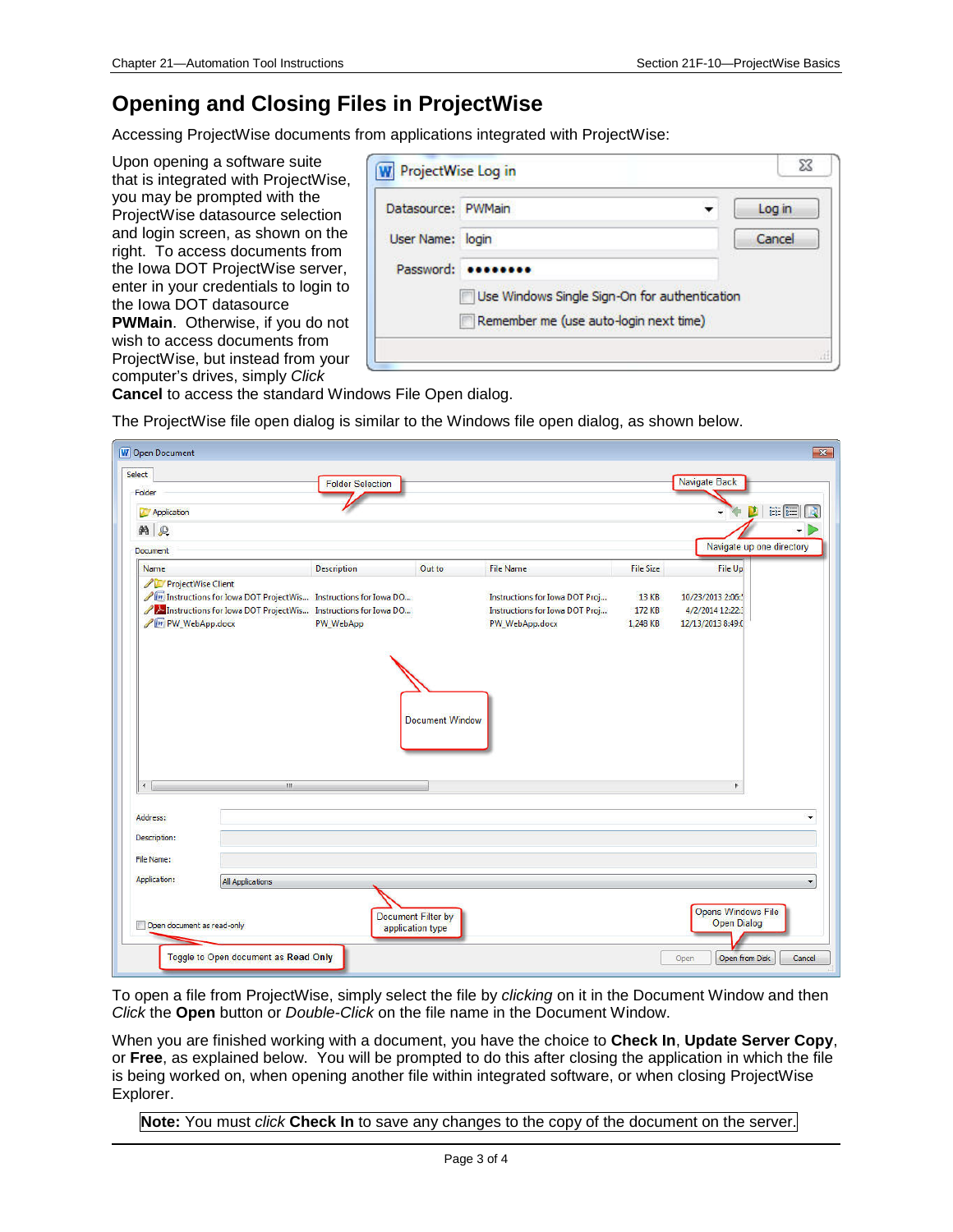**Check In:** Saves any changes to the document that differ from the server copy. Releases the lock on the document to allow others to check it out.

**Update Server Copy:** Saves any changes to the document that differ from the server copy. Does not release the lock on the document, so it remains checked out to the user.

**Free:** Discards any changes made while the document was checked out. Releases the lock on the document to allow other users to check it out.

| Documents                                                                         |             |
|-----------------------------------------------------------------------------------|-------------|
| Name                                                                              | Description |
| Muntitled.pdf                                                                     | untitled    |
| m.<br>∢                                                                           | Þ           |
| Folder:<br>Projects\9999999999\Design\(111)<br>Create new version during Check In |             |
|                                                                                   |             |

#### **ProjectWise Explorer Document Icon Definitions**

Within ProjectWise Explorer and its File Open dialog, there will be icons next to each file that indicate the status of the file to you. All of these icons are explained below:

| Icon         | Meaning                                                                                                                                                                                                                                                            |
|--------------|--------------------------------------------------------------------------------------------------------------------------------------------------------------------------------------------------------------------------------------------------------------------|
| Read/Write   | The pencil icon indicates that the document is checked in, and you have<br>permission to modify the document's properties. (Read and Write privileges)<br>and/or you have permission to edit the document's attached file (File Read and<br>File Write privileges) |
| Read Only    | The open book icon indicates that you have read-only access to the document,<br>either because you have neither Write nor File write privileges for this document,<br>or possibly because the document is a version.                                               |
| ncked        | Document is either checked out or has been exported by another user. You can<br>still open this document as read-only but will not see any changes from the user<br>who has checked out the file until they have checked it back in or updated the<br>server copy. |
| Checked Out  | Document is checked out to you and cannot be modified by other users.                                                                                                                                                                                              |
| Exported     | Document has been exported by you, saved to a local machine and locked to you.                                                                                                                                                                                     |
| Final Status | Document has been set to Final Status, cannot be edited or modified by anyone<br>unless Final Status has been removed by an administrator. The file can be<br>opened as read only.                                                                                 |